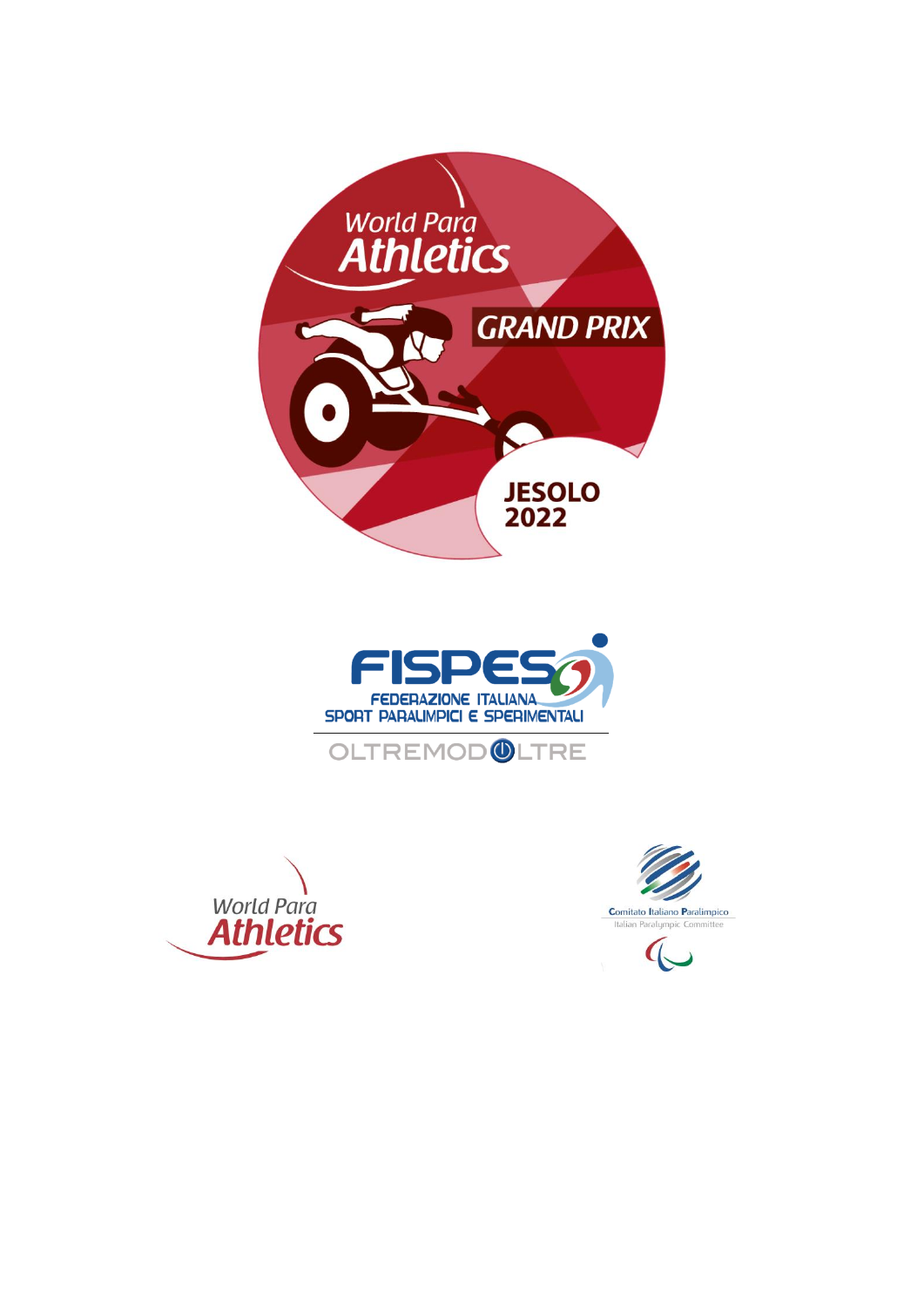# *World Para Athletics Grand Prix Italian Open 2022*

This document provides all information related to the Italian Open 2022 World Para Athletics Grand Prix which will be staged in the city of Jesolo Venice from 6-8 May 2022.

Competition regulations, general information and booking forms will be available on the following official event website:



All entries must be submitted online via World Para Athletics SDMS: [www.paralympic.org/sdms](http://www.paralympic.org/sdms)

By submitting entries and paying the related entry fees, NPC/NF delegations (athletes, staff and officials) commit to agree on the event rules and regulations.

### *Local Organising Committee*



**FISPES** - Italian Federation of Paralympic and Experimental Sports (Federazione Italiana Sport Paralimpici e Sperimentali) *[jesolo2022@fispes.it](mailto:jesolo2022@fispes.it) Event director – Francesco Carboni – [f.carboni@fispes.it](mailto:f.carboni@fispes.it) TD – Roberto Sorrentino*

### *Location / Venues*

#### **Jesolo, Italy**

| <b>Competition Venue</b>                |                           |  |  |
|-----------------------------------------|---------------------------|--|--|
| <b>Armando Picchi</b><br><b>Stadium</b> | 8 lanes                   |  |  |
|                                         | 2 long jump pits          |  |  |
|                                         | 2 throwing circles        |  |  |
|                                         | Gezoflex high performance |  |  |
|                                         | track                     |  |  |

| <b>Training &amp; Warm-up Venue</b> |                             |  |  |
|-------------------------------------|-----------------------------|--|--|
| Armando Picchi                      | 6 lanes                     |  |  |
| <b>Training Facility</b>            | Additional throwing circles |  |  |



### *Jesolo Venice*

Jesolo is both a winter and summer tourist destination.

The city offers a beautiful 15km sand beach, with crystal clear seas, countless attractions, entertainment and sports facilities. Jesolo's beach is ideal for sports such as beach volley, windsurf, sailing, and open-air fitness.

Jesolo is also very close to the cities of art and history, like Venice and its lagoon, a UNESCO World Heritage Site and to the green countryside of Veneto, known for a wide variety of fascinating landscapes.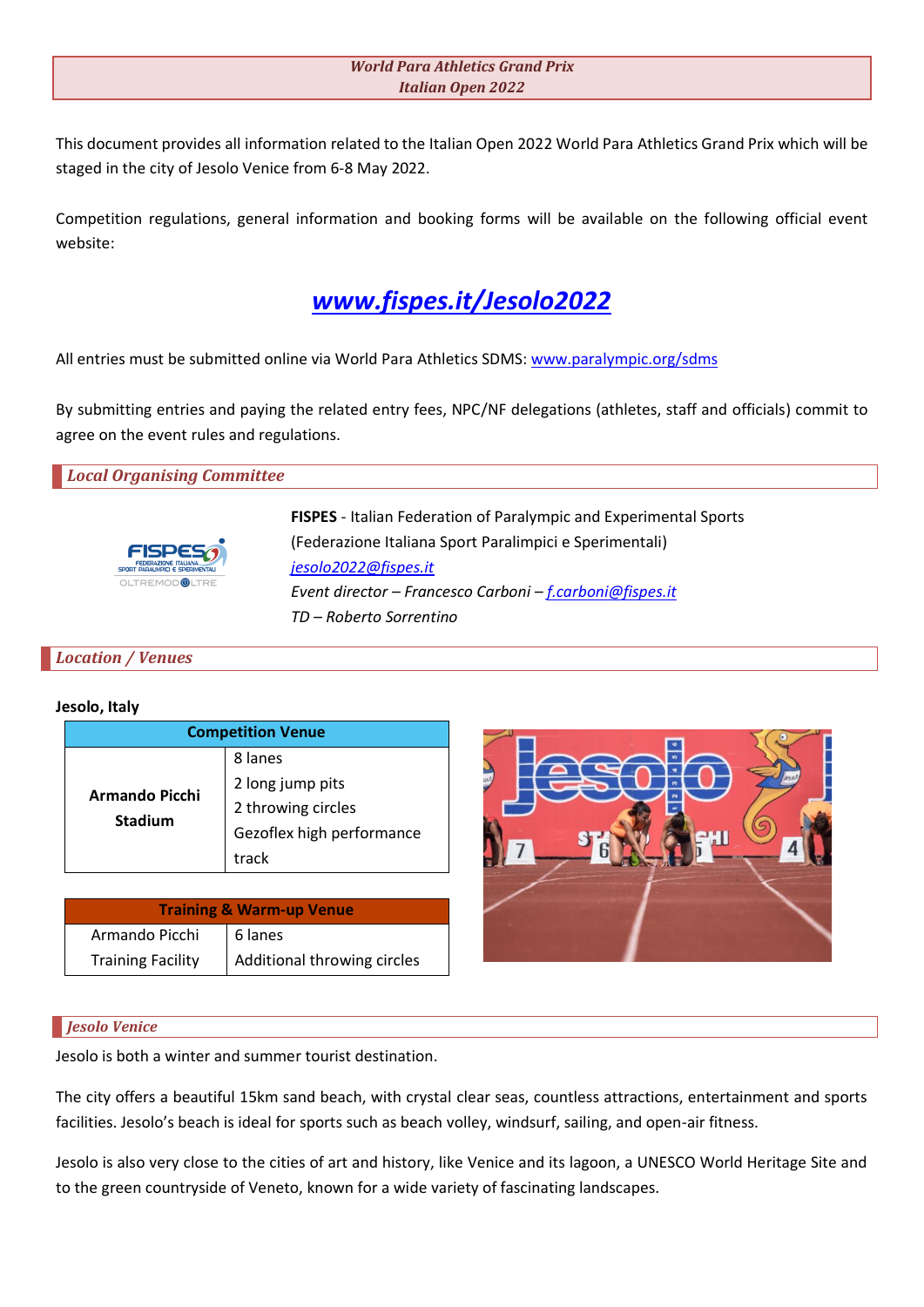The Armando Picchi Stadium will be the official competition venue for the 2020 Italian Open Championships, the fifth leg of the World Para Athletics Grand Prix.

The stadium offers a eight-lane track, large warm-up areas, changing rooms and parking facilities.The city offers a beautiful 15km sand beach, with crystal clear seas, countless attractions, entertainment and sports facilities. Jesolo's beach is ideal for sports such as beach volley, windsurf, sailing, and open-air fitness.

Jesolo is also very close to the cities of art and history, like Venice and its lagoon, a UNESCO World Heritage Site and to the green countryside of Veneto, known for a wide variety of fascinating landscapes.

The Armando Picchi Stadium will be the official competition venue for the 2021 Italian Open Championships, the fourth leg of the World Para Athletics Grand Prix.

The stadium offers an eight-lane track, large warm-up areas, changing rooms and parking facilities.

# *Event Programme*

The Italian Open will take place from 6 to 8 May 2022 (NPC/NF delegations' arrivals and departures included) with the following provisional programme.

| DATE            | <b>ACTIVITY</b>                    |  |
|-----------------|------------------------------------|--|
|                 |                                    |  |
| Monday 2 May    | <b>NPC/NF Delegations Arrivals</b> |  |
| Tuesday 3 May   | <b>Classification Day</b>          |  |
| Wednesday 4 May | <b>Classification Day</b>          |  |
| Thursday 5 May  | <b>Classification Day</b>          |  |
| Friday 6 May    | <b>Competition Day</b>             |  |
| Saturday 7 May  | <b>Competition Day</b>             |  |
| Sunday 8 May    | <b>Competition Day</b>             |  |
| Monday 9 May    | NPC/NF Delegations Departures      |  |

# *Classifications*

The Italian Open will offer classification opportunities in the days prior the start of the competition. International Classification panels will be available for the following impairments:

| <b>VI-Visual Impairment</b>  |
|------------------------------|
| II - Intellectual Impairment |
| PI - Physical Impairment     |

An athlete will only be permitted to undergo classification if he or she:

- Has an active World Para Athletics active license
- Has been entered into the Recognised Competition where International Classification is to take place.
- Has uploaded a Medical Diagnostics Form (MDF), for athletes with PI or VI impairment, or TSAL, for athletes with II Impairment, to SDMS within the specified deadlines.

World Para Athletics will aim to schedule all athletes with New (N) and Review (R) sport class status for classification. Should there be more athletes than the available slots on the schedule, WPA will allocate classification slots to NPCs.

*Athletes who require classification must arrive prior to the start of classification. Therefore, they need to purchase the RED package.*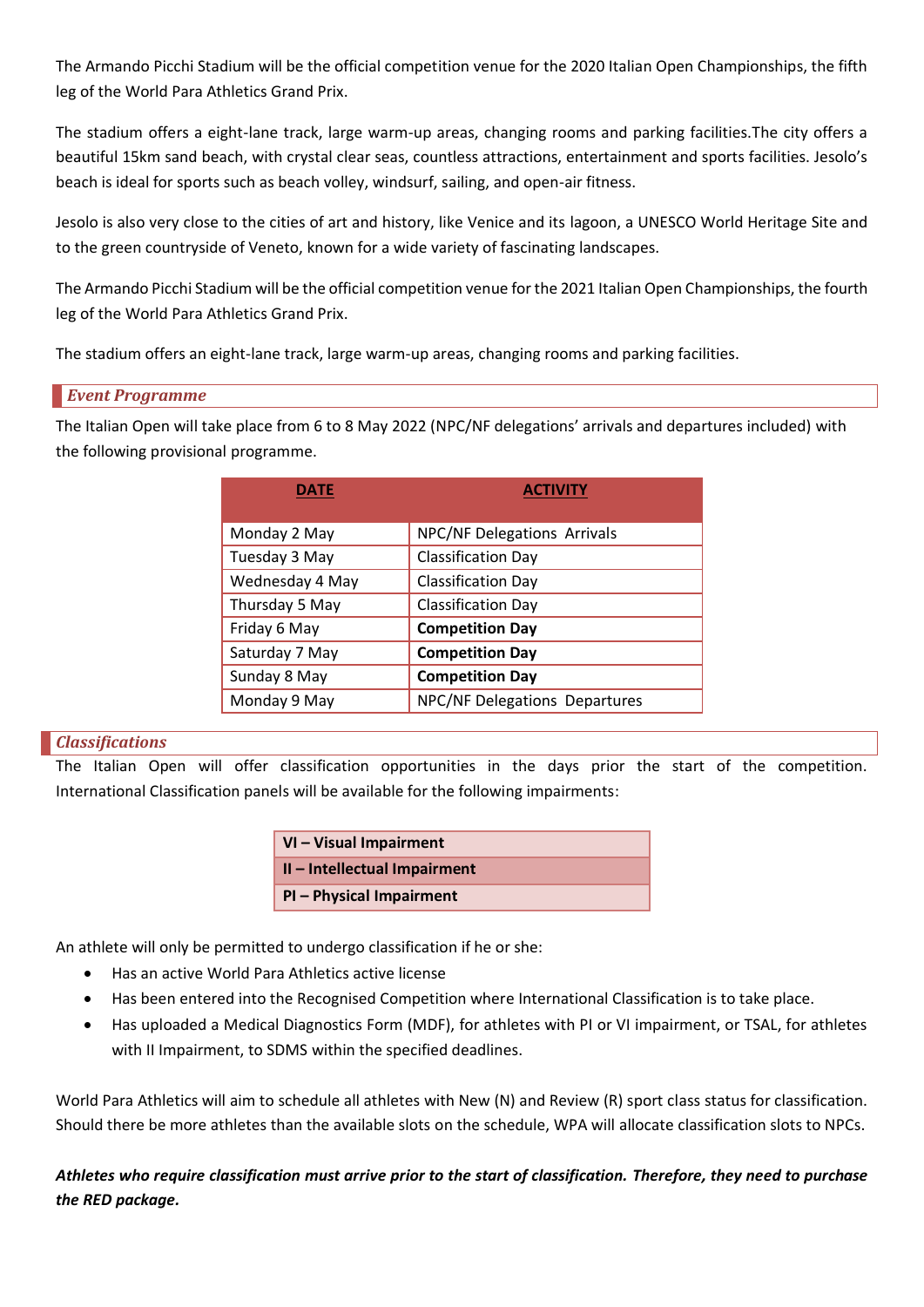Athletes scheduled for classification should take note of the Athlete Evaluation Requirements of the World Para Athletics Classification Rules and Regulations.

All NPC/NF delegations must comply with the World Para Athletics Classification Rules and Regulations.

For any queries or clarifications, please contact World Para Athletics [info@worldparaathletics.org.](mailto:info@worldparaathletics.org)

# *ENTRY INFORMATION*

Athletes who will be eligible to enter the competition shall meet the following requirements:

- Holding an active World Para Athletics athlete license;
- Having completed and submitted the Health Declaration form during the accreditation process.

Competition will strictly comply with the World Para Athletics Rules and Regulations. No entry criteria are required to enter the competition.

# *Accommodation*

The event main accommodation venue will be the Marzotto Village – Villaggio Marzotto Villaggio Marzotto located in Jesolo.The Village is 5km away from the Armando Picchi Stadium. The LOC will offer free shuttle buses from/to the Village during the teams' delegations stay.

The Marzotto Village is located in Jesolo Lido, only a few kilometres from Venice. The Village features a park of 120,000 square metres and a fully equipped beach area of 15,000 square metres, completely dedicated to its guests. It is a unique and outstanding area with wide open spaces, well-trimmed gardens, an ideal location for a relaxing stay.

The Marzotto Holiday Resort features over 380 comfortable bedrooms, recently refurbished in a contemporary style. A self-service restaurant is situated on two floors, offering guests a spectacular sea view. Meals will be served self-service by the hotel staff.

# *Entry Fees*

|                     | Check in, Monday 2 May                       | Single room                     | 950€ per person |  |
|---------------------|----------------------------------------------|---------------------------------|-----------------|--|
|                     | Check out, Monday 9 May                      | Double or triple room           | 800€ per person |  |
| <b>RED</b>          | 7 nights                                     |                                 |                 |  |
| <b>PACKAGE n. 1</b> | <b>Full board</b>                            |                                 |                 |  |
|                     | <b>Full transport service</b>                |                                 |                 |  |
|                     | Entries: max. 4 events + relays<br>$\bullet$ |                                 |                 |  |
|                     | Check in, Thursday 5 May                     | Single room                     | 600€ per person |  |
|                     | Check out, Monday 9 May                      | Double or triple room           | 500€ per person |  |
| <b>GREEN</b>        | 4 nights                                     |                                 |                 |  |
| <b>PACKAGE n. 2</b> | <b>Full board</b>                            |                                 |                 |  |
|                     | <b>Full transport service</b><br>$\bullet$   |                                 |                 |  |
|                     | $\bullet$                                    | Entries: max. 4 events + relays |                 |  |
|                     |                                              | NO CLASSIFICATION OPPORTUNITY   |                 |  |

### **Bank charges arealways covered by the sender.**

**If requested, booking extra nights opportunities will be available but will be calculated separately.**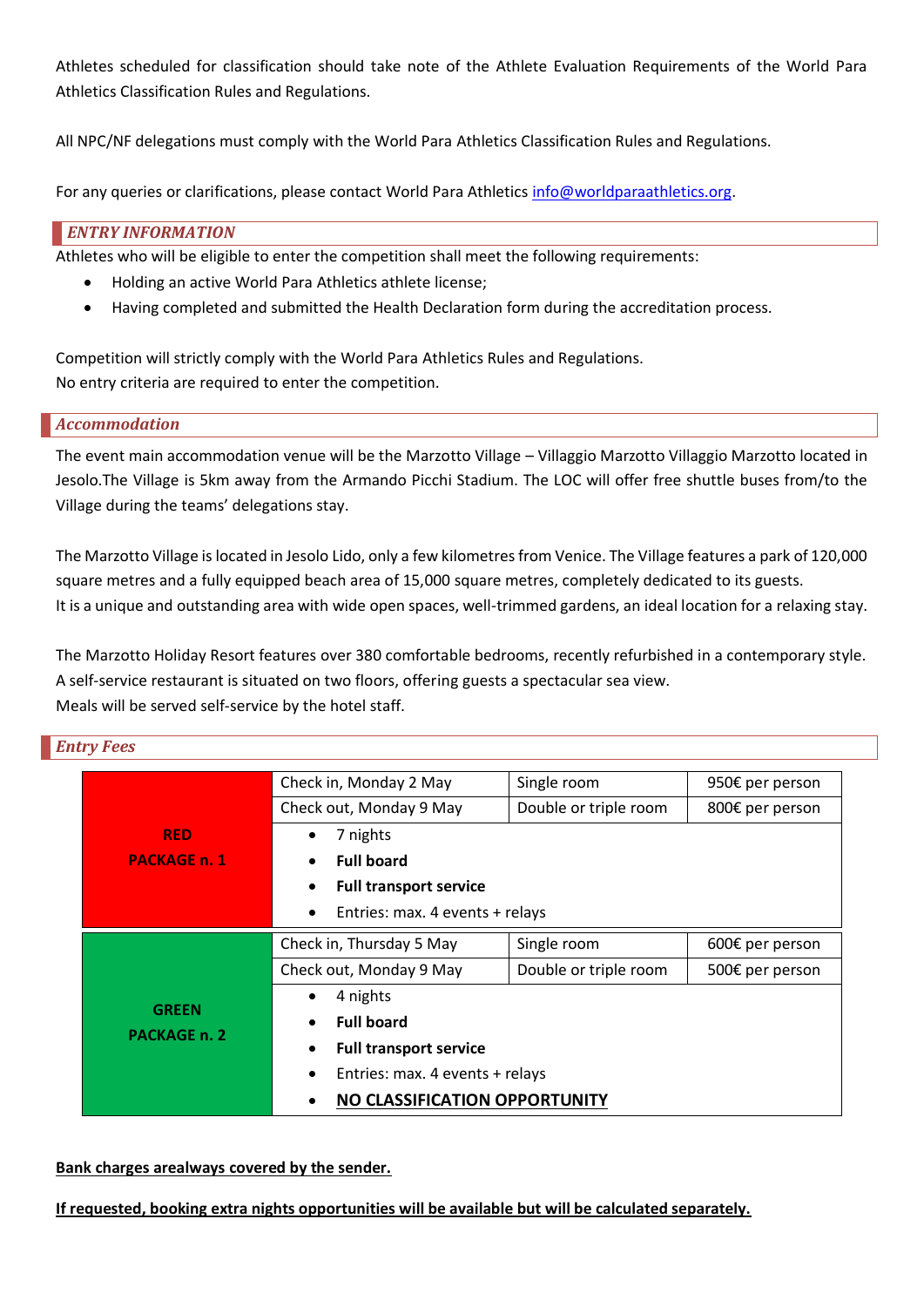#### *Booking policy*

For the hotel booking a first come first serve basis will be applied based on room availability.

Special Policies will be applied for cancellations due to Covid-19 reasons upon providing specific documentations. Entry submission and deadline.

Entry submission is divided into two different phases:

### **Phase No. 1 – Hotel booking, transport booking and accreditation of participants**

NPC/NF delegations are required to fill in the following forms available on [www.fispes.it/jesolo2022](http://www.fispes.it/jesolo2022) to book their accommodation and transport from/to the Marco Polo Venice Airport:

1<sup>st</sup> form - Accreditation and Booking Form

2<sup>nd</sup> form - Rooming list

3 rdform – Transport Booking Form

### **Phase No. 2 – Competition Entry submission**

All entries shall be submitted online via World Para Athletics SDMS.

Ultimately NPC Team Leaders will be responsible for submitting truthful and correct entry information.

• **6 April 2022**: Deadline for submitting entries.

### *Reimbursement policy for cancellations or withdrawals*

In the event of hotel booking cancellations or participants' withdrawals from the competition, the LOC will reimburse NPC/NF delegations according to the following guidelines.

Between 1 and 6 April 2022 The LOC will reimburse 25% of the entry fees for each athlete

After 6 April 2022 no reimbursements will be made for booking cancellations.

Bank charges on reimbursement transactions will be covered by the recipient.

**Booking cancellations due to Covid-19 reasons:** in the event of positive testing before leaving to Italy, it's required to send all necessary official documentation to the LOC assessing the positivity. The LOC will then reimburse the entire entry fee for the person who has been tested positive.

### *Bank details*

All payments must be made to the LOC within **6 April 2022 following the details that will be provided with the invoice**.

Failure to comply with the above deadline will lead to cancellations of the hotel bookings and transport services.

### *Transport services*

The LOC will provide a shuttle bus service from/to **Marco Polo Venice Airport** and from the Hotel to the Armando Picchi Stadium (and return) without any additional costs.

NPC/NF Team Leaders will be responsible for submitting to the LOC all information details on their NPC delegation members no later than 6 April 2022.

NPC/NF delegations failing to communicate their travel plans within the 6 April 2022 deadline won't be entitled to use any transport services provided by the LOC.

**Transport from/to airports other than Marco Polo Venice must be requested in advance to the LOC and will be subject to a specific quotation.**